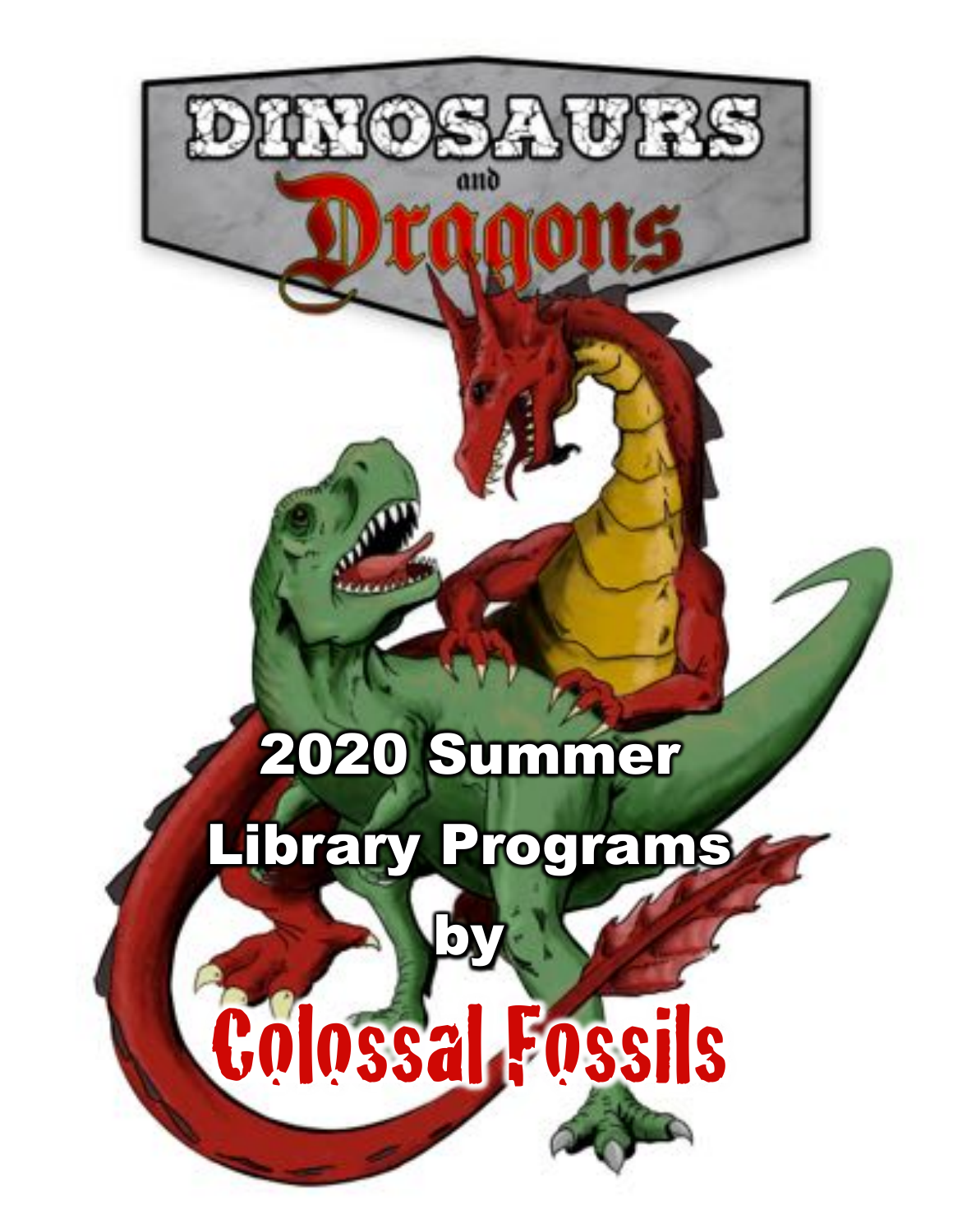#### Colossal Fossils Proudly Presents: 2020 Summer Library Programs

"Imagine Your Story." The upcoming Wisconsin Summer Library Program is full of learning potential. Mythological beasts and fairy tales easily capture the imaginations of children, and Colossal Fossils has developed a new program that combines science with these fascinating stories. On the following pages, you will find our 2020 Wisconsin library programs. If you have any questions, feel free to contact us.



We are excited about next summer and what it has to offer. We can't wait to visit our friends at the libraries we have worked with in the past, and we are excited to meet new friends at new libraries.

#### **Index:**

2020 Program List – Page 2-4 Exhibits and Rentals – Page 4 Pricing – Page 5 Contact Info – Page 5 Early Bird Pricing – Page 6 If You're Bored, Read This – Page 6

### 2020 Program List

#### Program 1 Dragons and Dinosaurs (New!)

Dragons. Griffins. The Cyclops. Did you know that real fossils inspired many wellknown mythological creatures? This *mythology* themed program showcases the origins of some famous monsters! We will travel the world, discussing myths and fairy tales from Japan, to Europe, and even right here in North America. We will compare the stories with actual fossils so kids can see how ancient humans came up with these tales in the first place. For example, wooly mammoth bones are common in Greece, and it is thought that their strange looking skulls inspired the story of the one-eyed Cyclops. Colossal Fossils will bring a collection of shark teeth, dinosaur bones, mammoth bones, and some awesome surprises. Like all of our programs, they are hands-on, and children are allowed to touch the exhibits. Family-friendly, this talk is designed for people of ALL ages.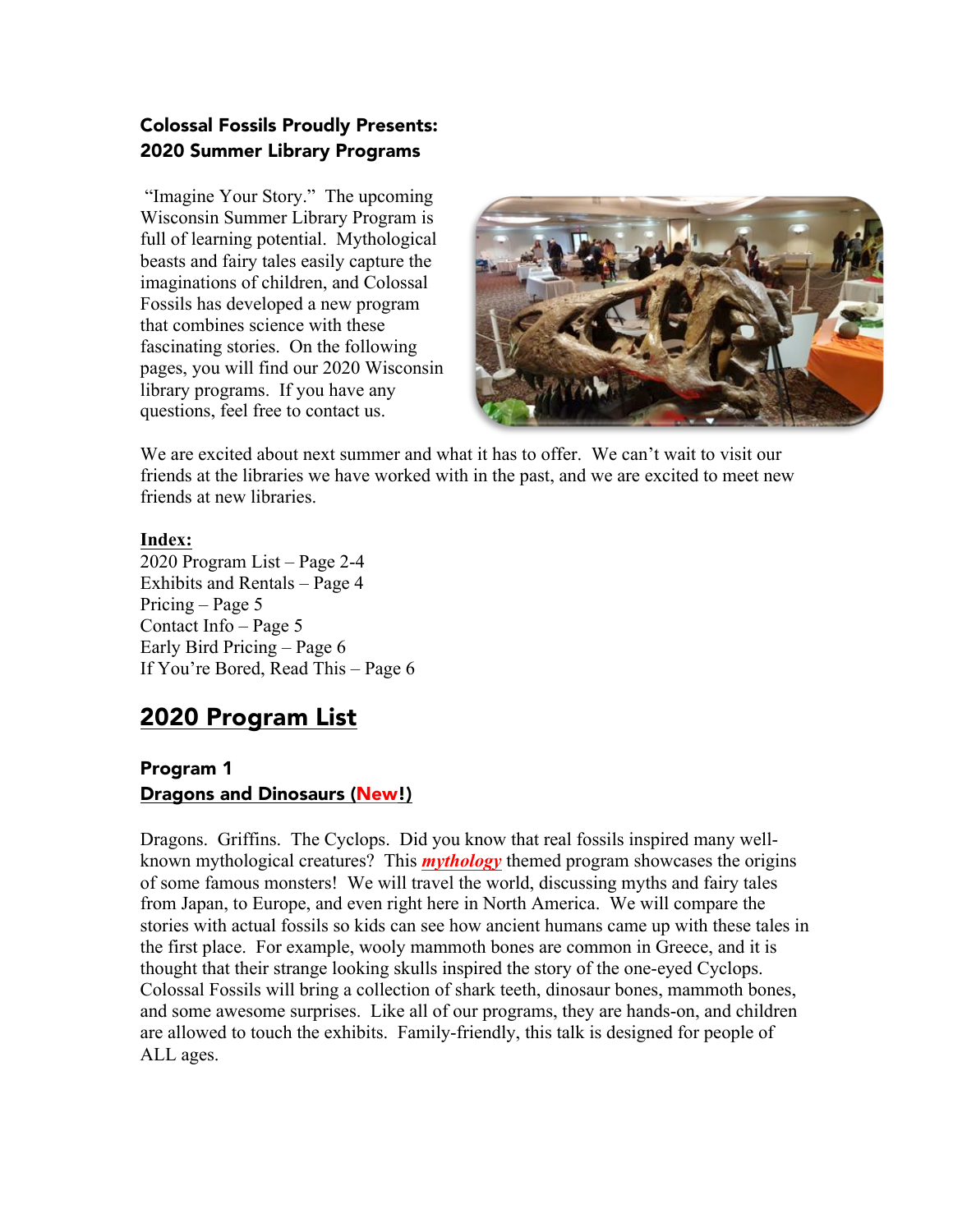#### Program 2 The Mammoth Hunter

He's back! We know, from archaeological evidence, people lived in Wisconsin at least 15,000 years ago. It was not easy to survive the harsh Ice Age environment, but humans did it. Meet Sean Sullivan, an experimental archaeologist, artist, and storyteller. Go back in time as Sean shows off the tools that our ancestors made right here in the Badger State thousands of years ago. Explore the art, hunting tools, and music of our Ice Age ancestors. With a prime focus on Wisconsin history, Sean's program will absolutely amaze your audience. Ages 4 to 104.

#### Program 3 Wisconsin Ice Age

Once again, this enthralling program features bones and artifacts from many of Wisconsin's most famous Ice Age animals. From wooly mammoths to sabertooth cats, from mastodons to giant bears, the program will amaze just about everyone. The best part is that, like all of our programs, people have an opportunity to touch just about everything we bring! Hear stories of amazing Wisconsin discoveries, some of which may be right in your back yard. Also includes a small portion about Wisconsin fossils (those that are 300- 500 million years old) and where you can find your own!

#### Program 4 Colossal Fossils

If your library has not had the opportunity to experience our programs yet, then consider a general "grab-bag" of hands-on fossils that your audience is sure to love. Our knowledgeable presenters will captivate children and adults with a mix of dinosaurs, Ice Age mammals, and real Wisconsin fossils. Presented in a show-and-tell format, many of the fossils are passed around during the program and, for anything too big to pass around (T. rex jaws, for example), people are invited to come up after the program to touch these amazing discoveries. A once-in-a-lifetime opportunity for many children.





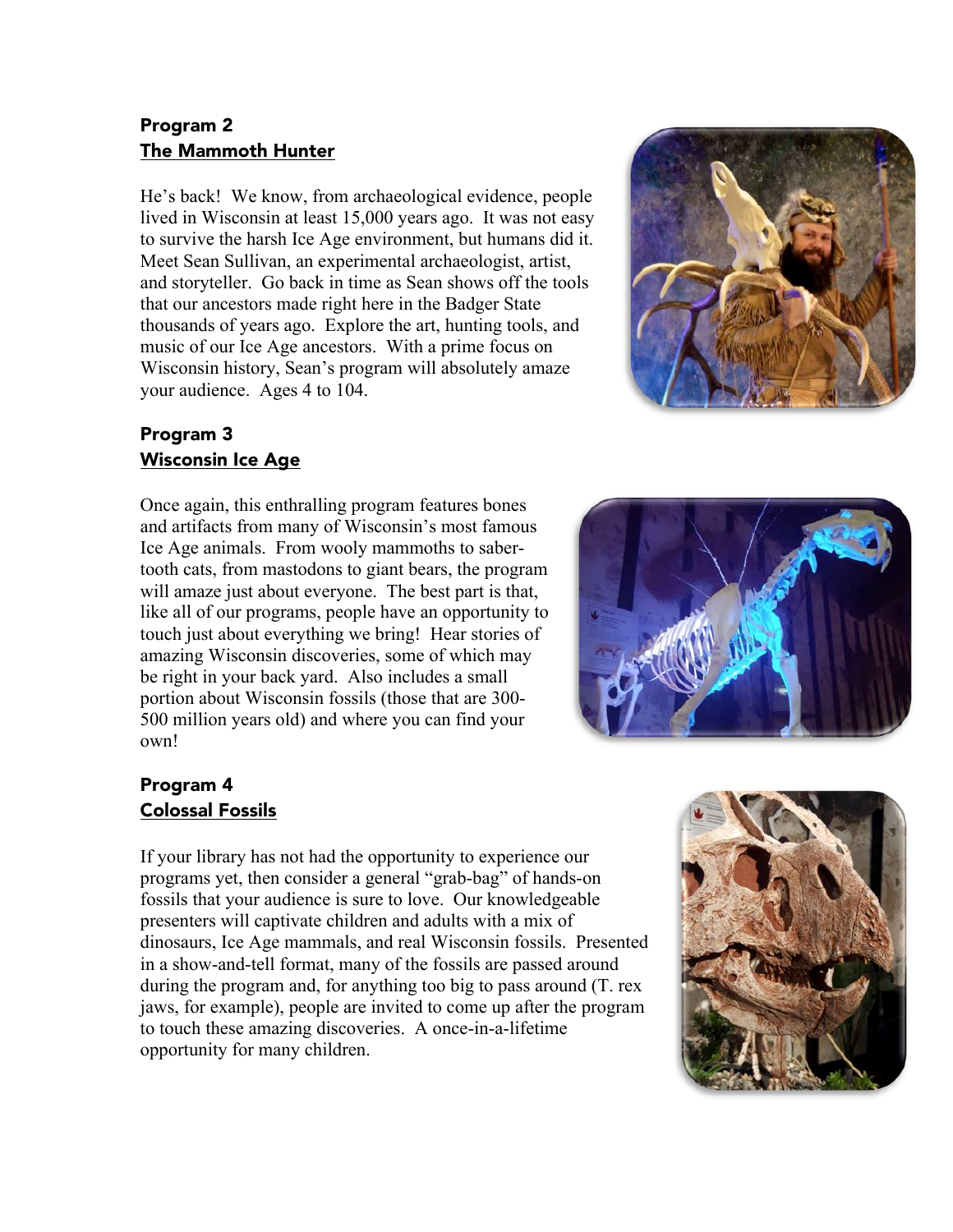#### Program 5 Dinosaurs, Great and Small

Another program back by popular demand, "Dinosaurs, Great and Small" is designed for kids and those who are young-at-heart. Featuring dinosaurs like Triceratops, Velociraptor, and the terrifying Tyrannosaurus rex, this hands-on program allows people the opportunity to touch fossils and fossil replicas that belonged to their favorite extinct animals.



## Exhibits and Rentals

#### Custom Exhibits

Whether it's anthropology, dinosaurs, Ice Age, marine fossils, Wisconsin history, or something else entirely, Colossal Fossils can create a custom exhibit for your library. Based on a monthly rental, let us work with you to create a unique, one-of-a-kind exhibit that will bring many visitors to your library.

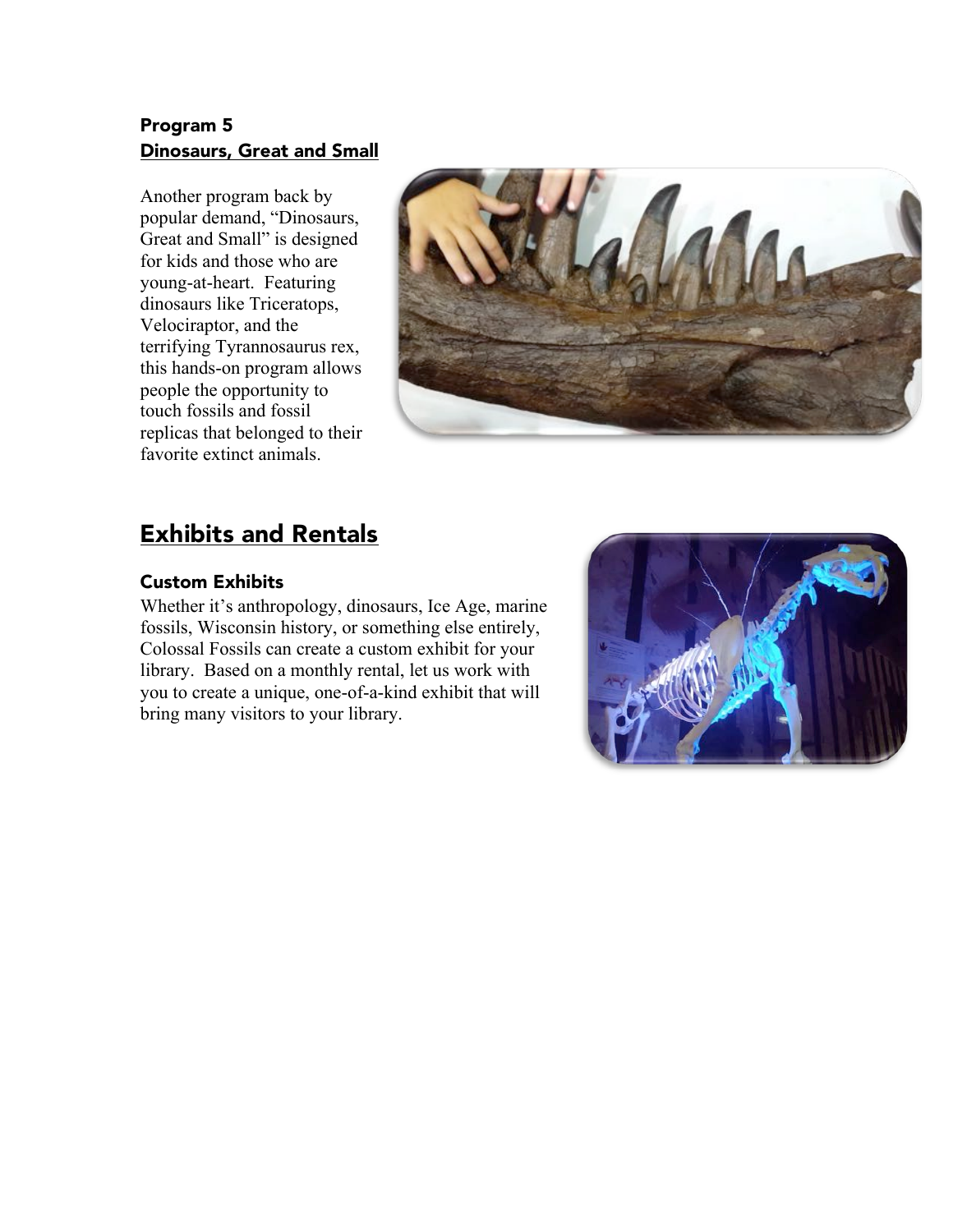## Pricing

2019's pricing seems to have worked well. We know budgets can be tight these days, so Colossal Fossils wants to try its best to ensure that our programs are affordable for libraries in Wisconsin. We also want to grow too, so that we can offer more programs in the years to come. The following matrix includes pricing for all our summer programs. Please note that we will have to add travel costs with most of our programs. Our hope is that this is not confusing. If it is, please contact our executive director, David Daniels, directly. He likes to talk on the phone at 715-303-9407.

#### **Basic Package**

One 1-hour program (your choice) \$400 plus travel costs

#### **Explorer Package**

Two 1-hour programs (your choice) \$500 plus travel costs (Programs must within 3 hrs. of one another)

#### **Discovery Package**

Four 1-hour programs (your choice) Includes "Esther" skeleton during program duration \$1,000 plus travel costs

#### **Multiple Library Packages**

(For libraries that are within 30-45 minutes of one another)

Two libraries in one day (includes *Basic Package*) \$350 each plus split travel costs

Three libraries in one day (includes *Basic Package*) \$300 each (We eat the travel costs)

#### **Regional Packages**

If many libraries (10 or more) in a region are interested in our programs, let's talk. We did it this past summer in Southeast Wisconsin, and it worked well. Additional discounts are available.

## Contact Information

To book a program, the best way to get in contact with us is to either call Executive Director, David Daniels at 715-303-9407 or email info@colossalfossils.com.